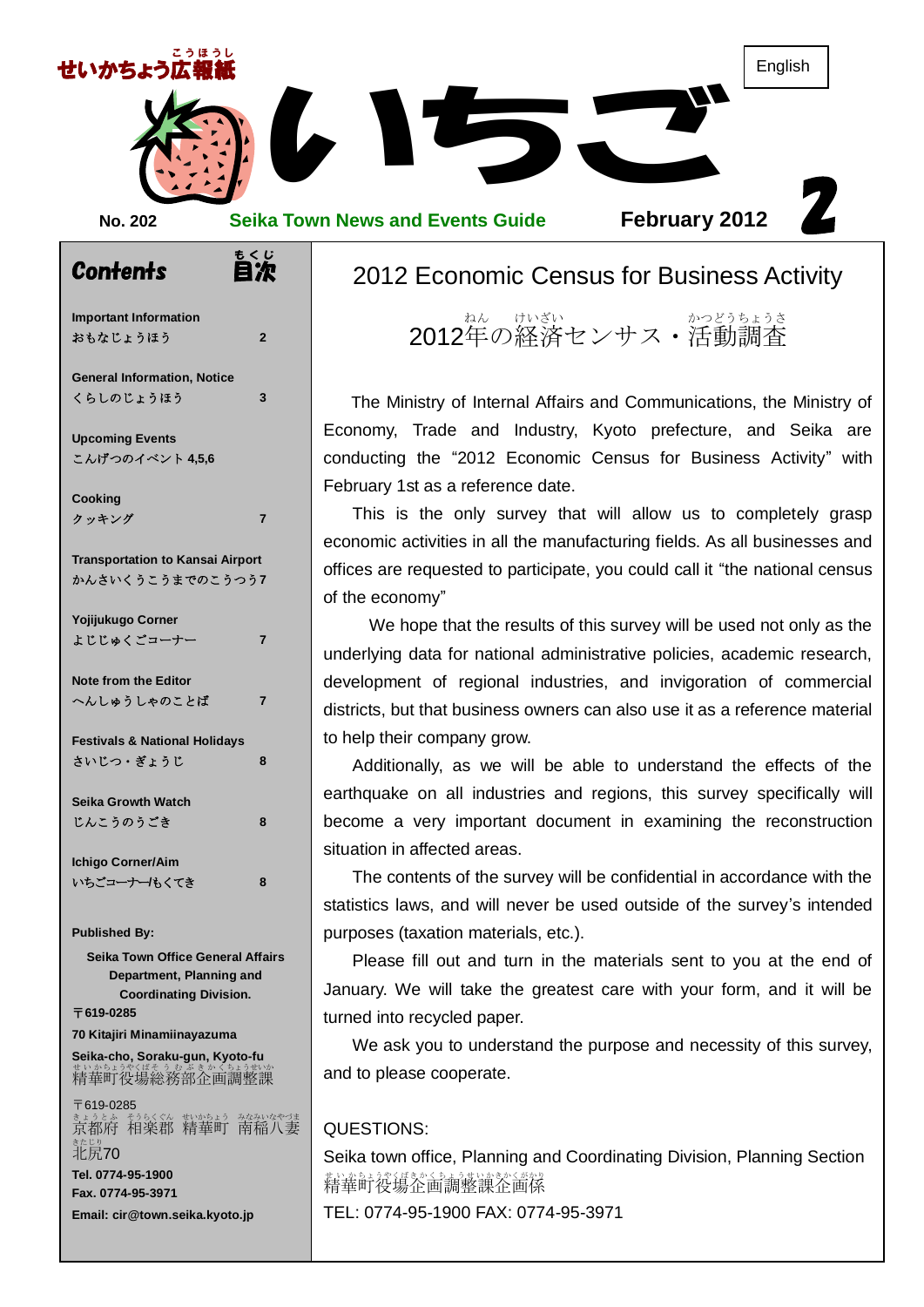# Important Information おもなじょうほう

# **Pay your Taxes at a Convenience Store** <u>ちょうぜい</u><br>町 税 コンビニ納付

Starting from April of this year, you will be able to pay certain taxes at convenience stores.The taxes must have a barcode on the payment slip (*noufusho*) and be one of the following taxes:

- 1. Town and prefectural residence tax
- 2. Fixed property tax
- 3. City planning tax
- 4. Light motor vehicle tax
- 5. National Health insurance tax

You may also pay your taxes through your bank at the teller or through automatic withdrawals. If you have any questions, please see the guide enclosed in your tax forms, or contact the number below.

#### **QUESTIONS:**

Tax Division, Revenue Promotion Section税務課収納推進係 TEL:0774-95-1916 TAX:0774-95-3974

# **To all Special Permanent Residents** とくべつえいじゅうしゃ ― かた<br>**特別永 住 者 の方へ**

On July 9th of this year, the new residency management system will start, and your alien registration certificate will be replaced with a special permanent residence certificate.

Following the introduction of the new system, your current "alien registration certificates" will be considered a "special permanent residence certificate," so it is not necessary to immediately renew them.

For those who would like to quickly replace their "alien registration certificates," apply at the general services division (総合窓口課) at the Seika town office. After you apply you should receive your "special permanent residence certificate" sometime in August.

**QUESTIONS:** General Services Division, Family Registry Section 総合窓口課戸籍住 民 係 TEL: 0774-95-1915 FAX: 0774-95-3974

# **The International Exchange Volunteer Bank** <u>こくさいこうりゅう</u> じんざい<br>国際交 流の人材バンク

Ever have a problem with life in Japan and don't know where to turn? Confused by Japanese language or customs you don't understand? Wish there was someone who could help answer some of your questions? The International Exchange Volunteer Bank is here to help!

Run by Seika Global Network, the International Exchange Volunteer Bank aims to help all foreign residents with any problems they may have with life in Japan. Additionally, if you would like to join the International Exchange Volunteer Bank, please call the number below.

#### **Their activities include:**

- Teaching Japanese language classes
- Translating and interpreting for foreign residents
- Introducing and teaching elements of Japanese culture
- Volunteering at international events and programs in Seika

**QUESTIONS**: Seika Global Network (Inside the Planning and Coordinating

Division) せいかグローバルネット事務局(精華町企画調整課内)

TEL: 0774-95-1900 FAX: 0774-95-3971 E-mail: kikaku@town.seika.kyoto.jp





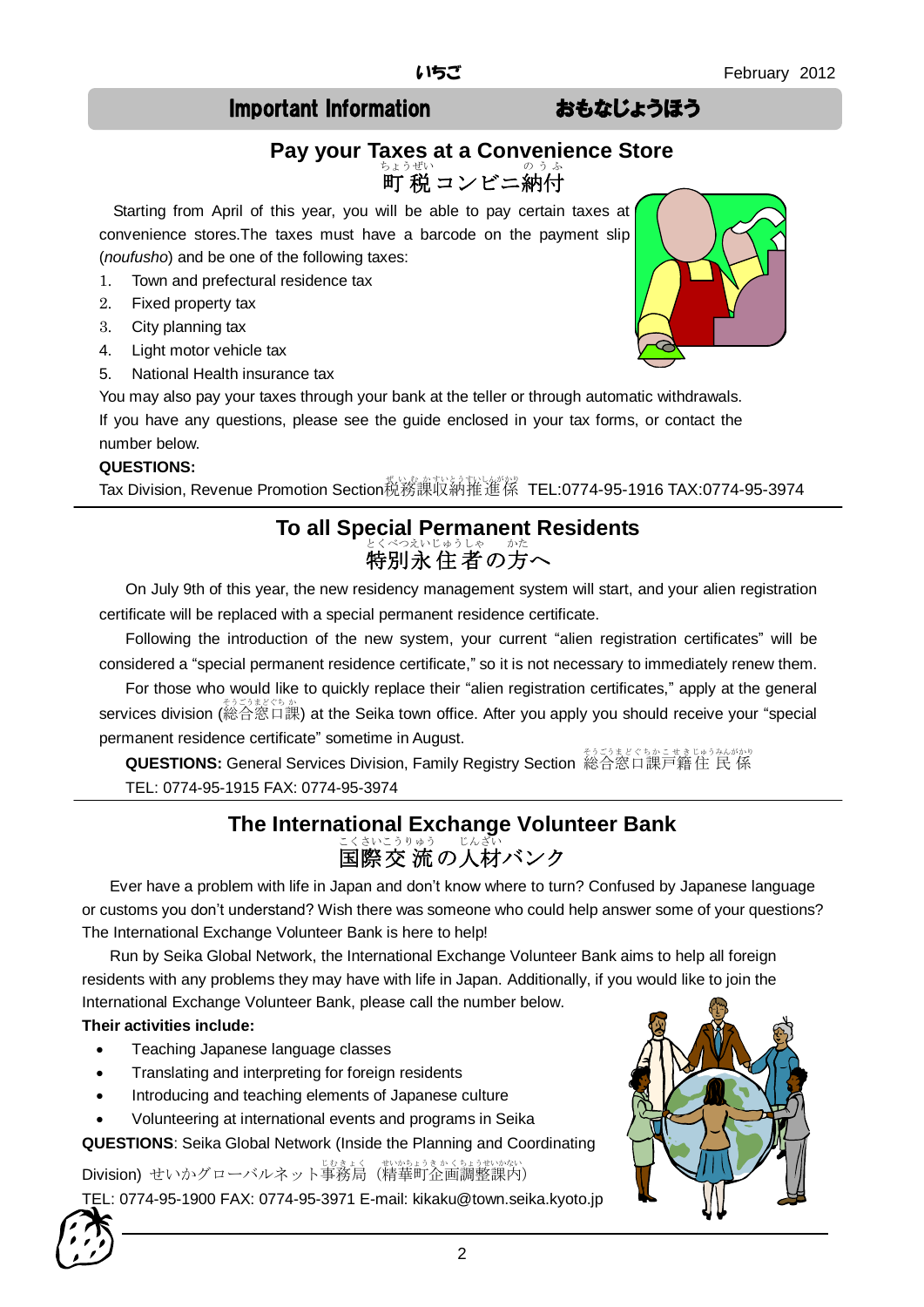# General Information くらしのじょうほう

| <b>February</b> |                 |                                            |                      |
|-----------------|-----------------|--------------------------------------------|----------------------|
| <b>Date</b>     | Time            | What                                       | Where                |
| 8 (Wed)         | 13:30-15:30     | Parenting Class (Childbirth)               | <b>Health Center</b> |
| 15 (Wed)        | $13:00 -$       | Health Check-up for 3 and a half year olds | <b>Health Center</b> |
| 17 (Fri)        | $13:00 -$       | Health Check-up for 1 and a half year olds | <b>Health Center</b> |
| 20 (Mon)        | $13:00 -$       | Dental Check-up for 2 year olds            | <b>Health Center</b> |
| $\zeta\zeta$    | 13:30 - 15:00   | <b>Training Room Orientation</b>           | Mukunoki Center      |
| 21 (Tue)        | $13:00 -$       | Health Check-up for 9 to 10 month olds     | <b>Health Center</b> |
| 22 (Wed)        | $13:00 -$       | Health Check-up for 3 to 4 month olds      | <b>Health Center</b> |
| $\epsilon$      | $13:15 - 14:15$ | <b>BCG Vaccination</b>                     | <b>Health Center</b> |
| 26 (Sun)        | $9:00 - 12:00$  | Smile Sports Arena                         | Mukunoki Center      |

### **March**

| $1$ (Thu)  |                 | Fire Prevention Day                                        |                      |
|------------|-----------------|------------------------------------------------------------|----------------------|
| 4 (Sun)    |                 | 9:30-10:30, 11:00-12:00 Parent Child Arts and Crafts Class | Seika town library   |
| $\epsilon$ |                 | 7th Annual Sports Sunday                                   |                      |
| $ 6$ (Tue) | $13:30 - 15:30$ | Parenting Class (Child Raising)                            | <b>Health Center</b> |
| $Q$ (Fri)  | 12.00           | Hoolth Chook up for 1 and a holf voor older                | Hoolth Contor        |

### **What to do if…**

#### **You have a question about something in Ichigo:**

Call Kai Wiesner-Hanks, Coordinator for International relations at the Seika Town Office. You may also call if you need an interpreter, as most of the events and classes in Ichigo will be in Japanese.

TEL: 0774- 95-1900 FAX: 0774- 95-3971 E-mail: cir@town.seika.kyoto.jp or kikaku@town.seika.kyoto.jp (Planning and Coordinating Division)

#### **You have a problem with life in Japan:**

If you have any questions or problems concerning life in Japan not related to an article in Ichigo, please first contact Kai Wiesner-Hanks, Coordinator for International relations at the Seika Town Office. TEL:0774-95-1900 FAX: 0774-95-3971 E-mail: cir@town.seika.kyoto.jp or

kikaku@town.seika.kyoto.jp (Planning and Coordinating Division)

#### **You have an issue with your visa or other questions:**

The Kyoto Prefectural International Center, located on the 9th floor of Kyoto Station, offer advice and consolation on Visa issues and general problems. Visa consultations are available on the 4th Sunday of every month, from 13:00-17:00. Please make a reservation beforehand through phone or from the center's homepage. General counseling is available from 13:00 to 17:00, on Monday, Wednesday, Thursday, Friday and Saturday. The center also offers Japanese language courses and culture courses for interested residents.

TEL: 075-342-5000 Homepage: http://www.kpic.or.jp/english/index.html

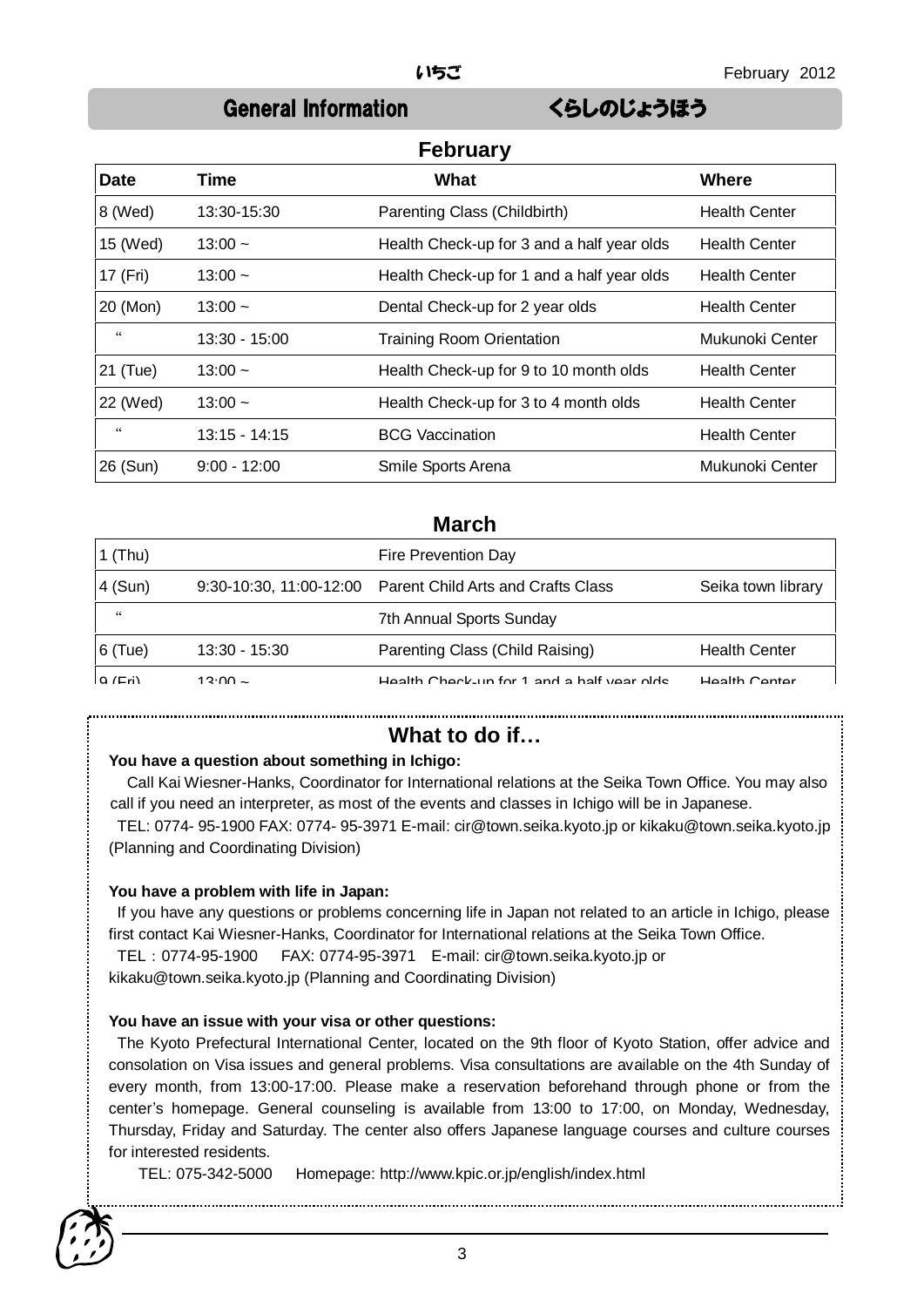# Upcoming Events こんげつのイベント

#### **7th Annual Sports for All Sunday** 第7回 だい かい みんなのスポーツサンデー

The 7th "Sports for All" Day will be held on Sunday, March 4th at the Mukunoki Center. The event will run from 9:30am.m to 4:00p.m., and is free besides participation in the Dodgebee Tournament. This is a great event for families, as well as those who just want to get out and get some exercise.

#### **New Sports Corner**

-An area where you can freely try different kinds of sports.

SPORTS: Curolling, Unicurl, Kin-ball, Mini Volleyball, Short tennis, Sport Blowguns and others.

#### **Open Training Room**

For those think about starting to workout, the training room is supplied mainly with aerobic equipment and is great for the middle-aged and the elderly.

TIME: 9:30a.m. to 11:30a.m.

1:00p.m. to 3:00p.m.

\*Open to anyone over grade 5 in elementary school.

#### **Health counseling corner**

Come to the health counseling to learn more about good workout habits. Open to elementary-schoolers and older. TIME: 9:30a.m. to 12:00p.m.,

1:00p.m. to 3:00p.m.

#### **5th Annual Dodgebee (Frisbee Dodgeball) Tournament**

TIME: 12:30p.m. - 4:00p.m.

FEE: 1 person ¥200

DIVISIONS: Elementary students (Grades 1-3)

Elementary students (Grades 4-6)

General (Middle school students and above) APPLY:Fill out an application form and bring it to the Mukunoki center by Monday, February 13th. Forms are available at the Mukunoki Center, and downloadable from the town homepage.

#### **Other information**

-Please bring clothes and shoes you can exercise in \*Sport specific equipment will be provided -Information will be passed out to elementary students -The Mukunoki Center will close at 17:00 the day of.

**QUESTIONS**: Seika Town Physical Education Association Office (In the Mukunoki Center), 精華町体育 .<br>協会事務局 (むくのきセンター芮) TEL: 98-0200 FAX: 98-0118 E-mail: y-taiiku@tao.town.seika.kyoto.jp

**Strawberry Picking** 

#### **Hanayagi Tourist Farm**  …。<br>**華やぎ観光農園**

①Jan. 15th(Sun) -Feb. 29th(Wed) -Wed, Sat, and Sun. 10:30a.m. and 1:00p.m.

②March 1st(Thu) -May 6th (Sun) Tues, Wed, Sat, and Sun only.10:00a.m., 12:30p.m., and 2:30p.m. ③May 7th (Mon) -31st (Thu) Days and times same as ②

FEE:

① Adults ¥1500 Children (elem. students) ¥1300

Toddlers (ages 3 - 5) 1000

② Adults ¥1300 Children (elem. students) ¥1200

- Toddlers (ages 3 5) ¥1000
- ③Adults ¥1100 Children (elem. students) ¥1000
- Toddlers (ages 3 5) ¥800
- Groups of 20 or larger qualify for a 10% discount.

You may make reservations up to one month in advance

- INQUIRIES/RESERVATIONS: TEL: 93-4811, FAX: 93-4822
- WEB: http://www.hanayagifarm.com/

# イチゴ狩り

#### **Kawanishi Strawberry Gardens**  \*いかもょうかやにしかんこういちごえん<br>**精華町川西観光苺 園**

WHEN: January 21st(Sat) -February 19th(Sun) -Open Saturdays and Sundays February 25th(Sat) -May 27th (Sun) -Open Everyday

HOURS: 10:00a.m.-4:00p.m.

**...............** 

FEE: Adults (middle school and above)¥1100 Children (elem. students) ¥900 Toddlers (ages 3 - 5) ¥600

Extra ¥200 fee on Saturdays, Sundays and holidays.

Groups of 20 or more qualify for a 10% discount. INQUIRIES/RESERVATIONS:

TEL: 0774-94-2568 (Until February 17th)

TEL: 0774-94-5230, FAX: 94-5260 (From Feb 18th)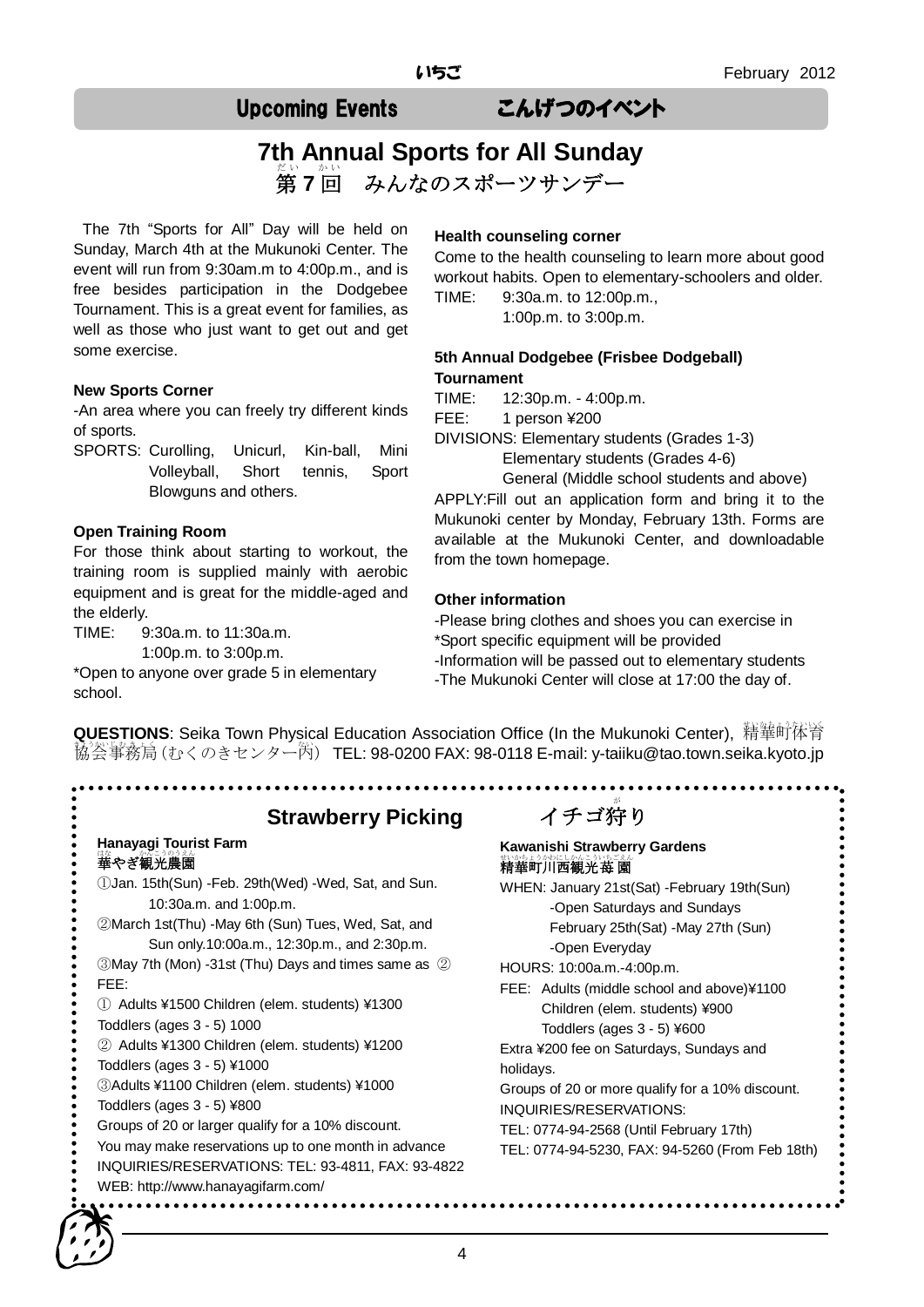### Keihanna Commemorative Park Upcoming Events and Activites

# けいはんな記念公園の催し物

# The 6th Annual Commemorative Park Photo Show ★第6回 公園の写真展

wHEN: Feb. 4th (Sat)-26th (Sun) 9:00a.m. to 5:00p.m. WHERE: Suikeien Tsukinoniwa Gallery水景園 観月楼 ギャラリー<sup>3す</sup>の庭 WHAT: A photography show, with pictures of the 4 seasons in the Keihanna Commemorative park taken by professional and amateur photographers on display.

# Hina Dolls ★ひな人形のしつらい

WHEN: Feb. 4th (Sat)-March 3rd (Sat) 9:00a.m. to 5:00p.m. WHERE: Suikeien Kangetsurou水景園 観月楼 WHAT: Hina dolls will be on display in the Kangetsurou

# The Enchanted Mebuki Forest- Baumkuchen Cake ★ あつまれ!芽ぶきの森のこびとたち 冬の森でバームク ーヘンづくり

WHEN: Feb. 5th (Sun) 1:30p.m. to 3:00p.m. WHERE: Suikeien Mebuki Forest水景園 券ぶきの蒸 FEE: ¥800. WHAT: Bring your kids and have fun making a fire and baking your own Baumkuchen layer cake. Open to kids in elem. school and above, and their parents.

# Suikeien Ikebana Classroom ★ 水景園のいけばな教室

WHEN: Feb. 9th (Thu) , 23rd (Thu) 1:00p.m. to 4:00p.m. WHERE: Suikeien Kangetsurou水景園観月楼 FEE: ¥2000(includes park entrance fee) WHAT: Study the ancient art of Ikebana, flower arranging in out Japanese garden area. (Please contact the Keihanna Commemorative Park Management Office at least two days prior)

# Picking Fuki Plants ★ フキ/トウ摘み

WHEN: Feb. 11th (Sat)(Moved to the 12th in case of rain) ① From 10:00 a.m. ② From 1:00p.m.WHERE: Suikeien FEE: ¥800 WHAT: Learn how to pick and prepare the stems from Fuki plants on this early spring forest tour. Open to elem. schoolers and above. Reservations necessary, limited to first 20 people.

# Valentine's Day Concert: Saxophone Quarter ★ バレンタインコンサート~サックスカルテットの調べ~

whEN: Feb. 12th (Sun) 2:00p.m. to 3:00p.m. WHERE: Suikeien Kangetsurou 水景園 観月楼 WHAT: A performance by the saxophone quartet "Precious sax ensemble"

# The 37th Great Flower Operation-Preparing Logs for Shiitake Mushrooms★第37回花いっぱい大作戦 き のこもいっぱい大作戦~しいたけのほだ木つくり~

WHEN: Feb. 18th (Sat)(25th on case of rain) 10:00a.m. to 12:00p.m. WHERE: Suikeien Mebuki Forest 水景園 すいけいえん 芽 め ぶきの森 もり WHAT: Help make the park even more beautiful by preparing logs on which to grow shiitake mushrooms. Reservations necessary, limited to first 30 people.

# **Baked Sweet Potato Bonfire ★ たき火で焼き芋を焼こう**

WHEN: Feb. 19th (Sun)(26th on case of rain) 1:00p.m. to 4:00p.m. WHERE: Suikeien Yamatanada  $\ddot{\pi}$ 大景園 山棚田 WHAT: Come roast sweet potatoes at this popular event. Reservations necessary, limit 100. FEE: ¥500 (Free for those under 3, but no potato will be given

 $\mathbf{r}$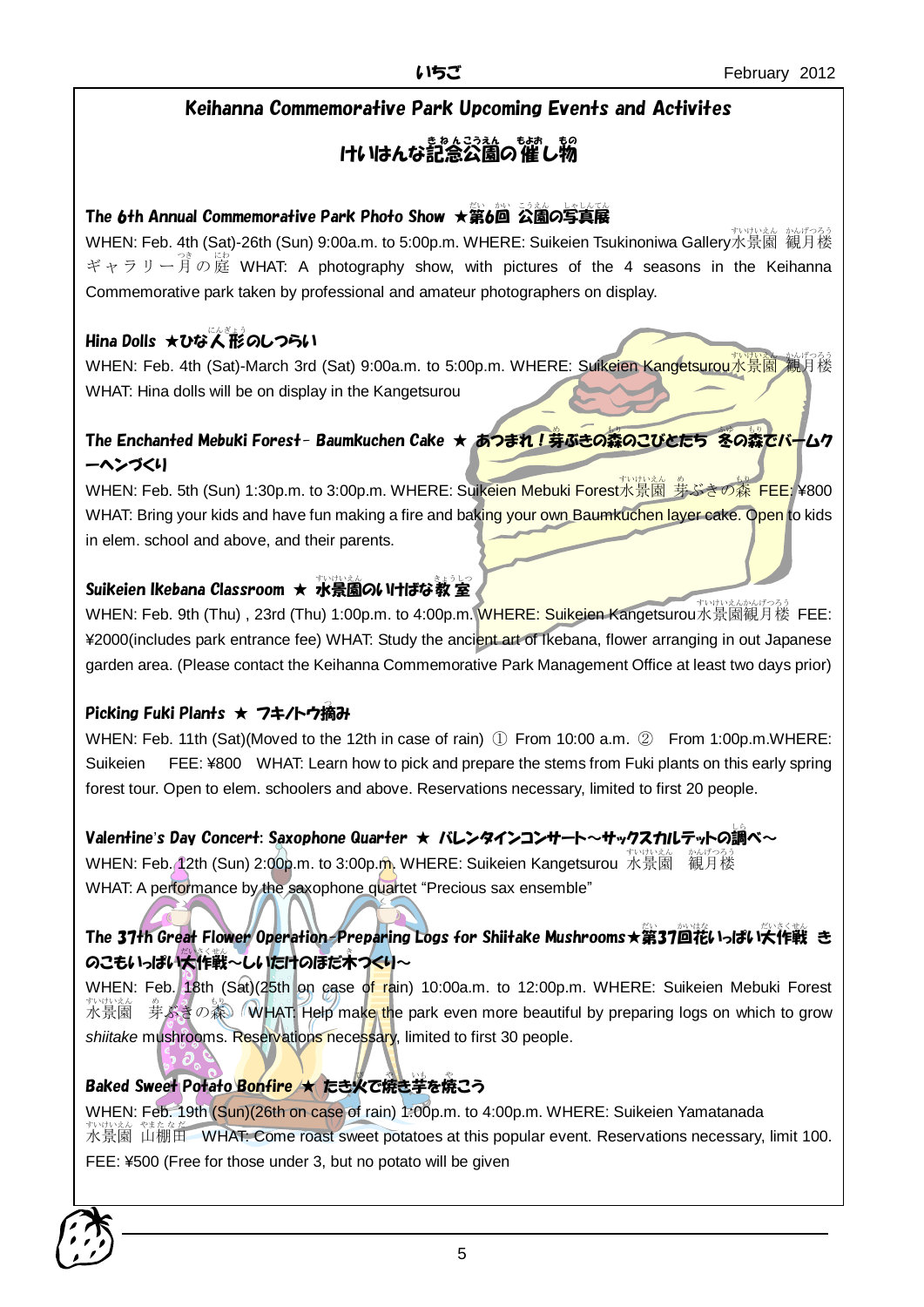(Continued from page 5)

### Japanese Festival Series: The Season of Plums  $\star$ けいはんな日本の行事シリース 桃の節句

WHEN: March 3rd(Sat) 1:00p.m. to 4:00p.m. WHERE: Suikeien Kangetsurou 水景園 観月楼

WHAT: Celebrate the plum festival by making origami princess dolls. (limit 100) A tea ceremony event will also be held. (¥500, limit 20 people. Call the number below at least 2 days prior to reserve a seat)

#### Gardening Class "Technique!"-Pruning and Planting Trees in your Garden ★ 。<br>第 19 回庭園講座[技術編] 庭木の剪定・手入れ

WHEN: March 3rd(Sat)(Moved to the 4th in case of rain) 1:00p.m. to 4:00p.m. WHERE: Suikeien 水景薗 FEE: ¥2000 WHAT: A course on technique from the landscaper who cares for the Suikeien.

### ※ **The Saganaka Cotton Goods Museum will be closed from December to February.**

**PARK INFORMATION:** Entrance to Suikeien and Shizenrin: Adults: ¥200, Middle and E.S. students: ¥100 (Discount for groups of 25 and over.) **HOURS**: 9:00 - 17:00 **QUESTIONS**: Keihanna Commemorative Park Mgmt. Office けいはんな記念公園管理事務所 TEL: 0774-93-1200, FAX: 0774-93-2688 http://www.keihanna-park.jp

# Keihanna Plaza Upcoming Events

けいはんなプラザの 催 し物

**Keihanna Movies けいはんな映画劇場** 

**My S.O. has depression!** ツレがうつになりまして

**(2011, Japan)**

When her husband Tsure starts to suffer from depression, young manga artist Haru (Miyazaki Aoi) tries her best to support. But as the depression drags on, the strain starts to wear on their marriage. Can they overcome this incredible hurdle?



**WHEN**: February 17th (Fri) 10:30, 14:00. 19:00 February 18th (Sat), 10:30, 13:15, 16:00 February 19th (Sun) 10:30, 13:15, 16:00

**WHERE**: Keihanna Plaza Main Hall General Admission:……………………¥1,000 J.H.S. students or younger….………..¥700 Senior citizens aged 60 or older……..¥700 Keihanna Tomonokai Members.……..¥700 **QUESTIONS**: Keihanna Convention Department, けいはんなコンベンション<sup>事業部</sup> TEL: 0774-95-5115

**Seika Town Exchange Hall Concert 精華町交流ホールコンサート** 

### **9th PAT Krangel Concert**

#### **Enjoy the Wonderful Sounds of Opera!**

This will be an opera concert to remember, as professional singers will perform together with residents from Seika in a distinct harmony of expertise and passion. The concert is free to attend and all are welcome!

**Time:** Sunday, March 18th. Doors open at 2:30 p.m., Concert starts at 3:00p.m.

**Location:** Seika Town Exchange Hall (Town office, 2nd floor) (Limit 100 people)

**Application Period:** Until Friday, February 17th. (Postmarked by the 17th)

**How to apply:** Send your name, address, phone number, and the names of all attendees on a reply paid postcard (往復はがき) to the address below. (One person can apply for five people) **Questions·Applications**: 〒619-0285 精華町役場 企画調整課 企画係

〒619-0285 Seika Town Office, Planning and Coordinating Division, Planning Section

TEL: 0774-95-1900 FAX: 0774-95-3971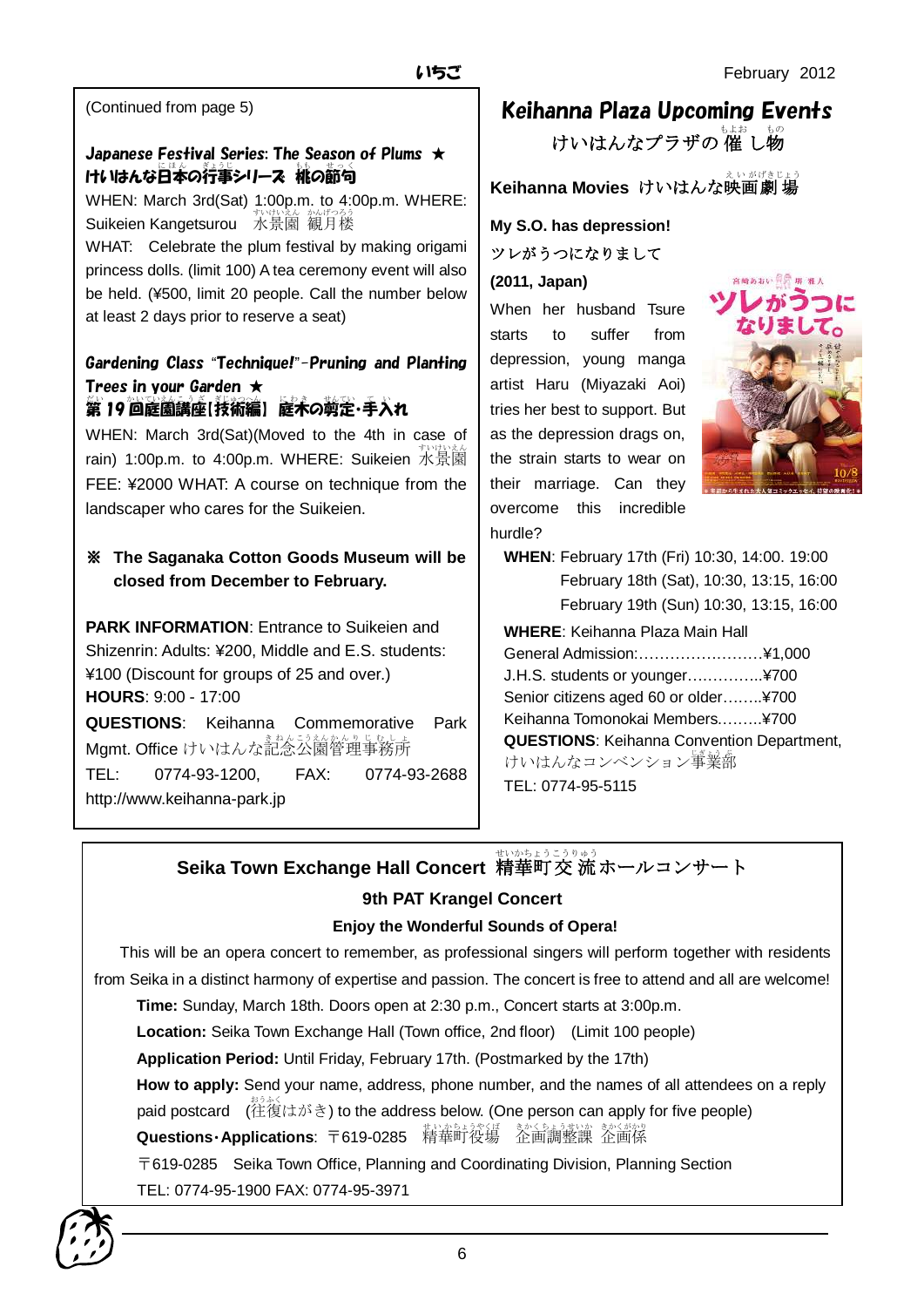# Cabbage Wrapped Pork Rolls

1. Cut off the thick part of the cabbage, boil the leaves, and reconstitute the kanpyou.

2. Lay out the leaves with the thick end facing towards you. Cover with katakuriko then place the pork strip on top and cover with katakuriko again. Roll up from the thick end and tie together with the kanpyou.

| Ingredients-     |  |  |
|------------------|--|--|
| (2 servings)     |  |  |
| Chinese          |  |  |
| Cabbage160g      |  |  |
| Pork Roast100g   |  |  |
| Kanpyou4g        |  |  |
| Dark Soy Sauce9g |  |  |
| Hon Mirin4.5g    |  |  |
| Sake3.8g         |  |  |
| Katakuriko4.5g   |  |  |

3. Add the flavourings to a pot of water over heat. Put in the roll and

bring to a boil. Then let it set on a medium to weak flame for roughly 10 minutes. While cooking, use paper towels to clean up the film that forms.

4. Cut one leaf into 4 sections, place out on a plate. After thickening the soup with katakuriko, pour it on.



# Transportation to Kansai Airport かんさいくうこうまでのこうつう

# **Kansai Airport Bus** ゕ<u>ょいくこう</u><br>関西空港エアポートリムジンバス

You can take the Nara Kotsuu Airport Bus to Kansai International Airport from Keihanna Plaza, available seven days a week (one way fare ¥2000). Bookings are available. See the telephone number below to reserve a seat:

| <b>Departing</b> | <b>Arriving</b> | <b>Departing</b> | <b>Arriving</b> |
|------------------|-----------------|------------------|-----------------|
| 5:50             | 7:30            | 12:40            | 14:20           |
| 6:50             | 8:25            | 15:40            | 17:20           |
| 7:50             | 9:30            | 16:40            | 18:20           |
| 9:50             | 11:30           | 17:40            | 19:20           |
| 10:50            | 12:30           | 18:40            | 20:20           |
| 11:50            | 13:30           |                  |                 |

For more information or to reserve a seat:

Nara Kotsu Bus Reservation Center をらえる。<br>奈良交通バス予約センター

TEL: 0742-22-5110 (Hours: 9:00 -19:00)

# Cooking クッキング Yojijukugo Corner 四字熟語コー

Howdy everyone and welcome to the Yojijukugo Corner! Yojijukugo are Japanese idioms made up of four Kanji.





#### **"Tooting your own horn/ being boastful"**

We all know that it's not good to praise yourself too highly. Though you can be proud of what you do, no one likes a braggart. The phrase literally means, "my miso," and brings to mind someone boasting of how the miso they made is the most delicious. Remember the difference between pride and vanity!

# Note From the Editor へんしゅうしゃのことば

Winter is still dragging on in Kyoto, and I'm sure everyone else is just as tired of it as I am. Although the temperature can't really compare to places like Hokkaido, it still has a way of rattling your bones.

But this past year, with the March 11th disaster and following problems at the nuclear power plants, people are more concerned than ever with conserving energy. So that means that we should try to find other ways of keeping warm.

Personally, I've found trips to nearby onsen and bathhouses to be a great way to warm up, and hopefully you out there have your own methods.



**m**

Kai

I have a blog about my life in Seika that everyone should check out!

**http://seikalife.blogspot.co**